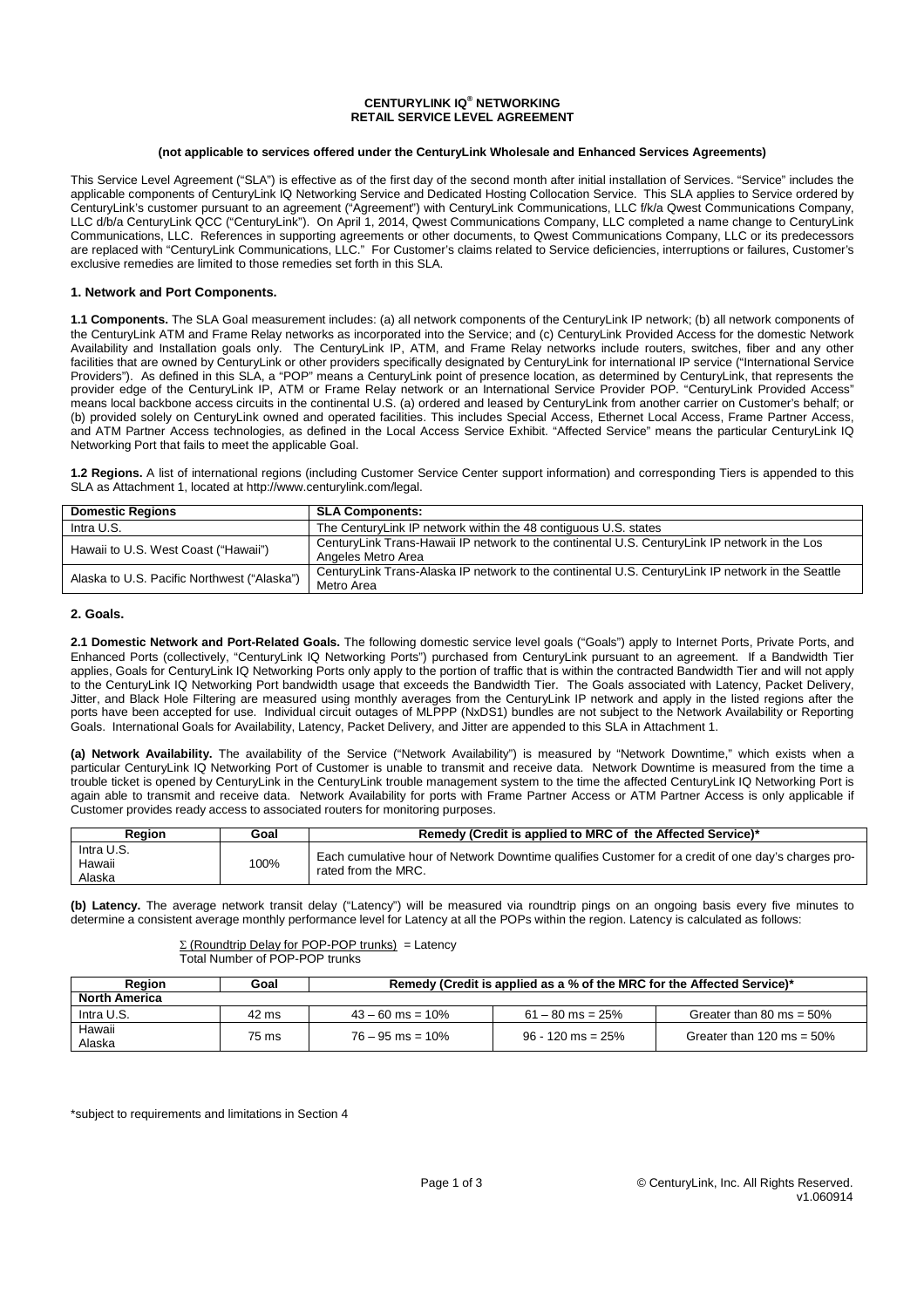## **CENTURYLINK IQ® NETWORKING RETAIL SERVICE LEVEL AGREEMENT**

**(c) Packet Delivery.** Packet Delivery will be measured on an ongoing basis every five minutes to determine a consistent average monthly performance level for packets actually delivered between the POPs.

| Reaion                         | Goal   | Remedy (Credit is applied as a % of the MRC for the Affected Service)* |                      |                         |
|--------------------------------|--------|------------------------------------------------------------------------|----------------------|-------------------------|
| Intra U.S.<br>Hawaii<br>Alaska | 99.90% | $99.01\% - 99.89\% = 10\%$                                             | $90\% - 99\% = 25\%$ | Less than $90\% = 50\%$ |

**(d) Jitter.** Jitter is a measurement of the interpacket delay variance and packet loss in the CenturyLink IP network, which is measured by generating synthetic user datagram protocol (UDP) traffic. This Goal does not apply if the Internet Port is used in conjunction with DDoS Mitigation Service.

| Reaion           | Goal | Remedy (Credit is applied as a % of the MRC for the Affected Service)* |                    |                                    |
|------------------|------|------------------------------------------------------------------------|--------------------|------------------------------------|
| Intra U.S.       | 2 ms | $2.1 - 3$ ms = 10%                                                     | $3.1 - 4$ ms = 25% | Greater than $4 \text{ ms} = 50\%$ |
| Hawaii<br>Alaska | 4 ms | $4.1 - 5$ ms = 10%                                                     | $5.1 - 6$ ms = 25% | Greater than 6 ms = $50\%$         |

**(e) Reporting.** The Reporting Goal is measured from the time a Network Downtime trouble ticket is opened to the time CenturyLink reports the Network Downtime to Customer by the agreed upon notification method. This Goal does not apply to Ports that use Ethernet Local Access.

| <b>Region</b>                  | Goal       | Remedy (Credit is applied to MRC of the Affected Service)*                                                                                                     |  |  |
|--------------------------------|------------|----------------------------------------------------------------------------------------------------------------------------------------------------------------|--|--|
| Intra U.S.<br>Hawaii<br>Alaska | 10 minutes | Each failure to meet the Goal qualifies Customer for a credit of one day's charges pro-rated<br>from the MRC, at a maximum of one such credit accrued per day. |  |  |

**(f) Installation.** The Installation Goal measures the installation times for CenturyLink Provided Access ordered in conjunction with CenturyLink IQ Networking Ports only. The Installation Goal only applies if there are existing CenturyLink facilities in the location that supports the Affected Service. Installation is measured from the date CenturyLink Engineering accepts the CenturyLink Provided Access order. If Customer has a designated Key Port, the applicable Installation Goal shown below will apply to that Key Port, and the installation of related non-Key Ports will occur the later of: (i) within 10 business days after that Key Port's Start of Service Date; or (ii) within the normal Installation Goal for that Port, as measured from the date CenturyLink Engineering accepts the order. If no Key Port is designated, CenturyLink will follow normal installation intervals without special sequencing.

| Region     |                                               | Remedy (Credit is applied to MRC of the Affected Service)*<br>Goal |                                                                                                                                                                                     |  |
|------------|-----------------------------------------------|--------------------------------------------------------------------|-------------------------------------------------------------------------------------------------------------------------------------------------------------------------------------|--|
|            | $DS-1$                                        | 22 business days                                                   |                                                                                                                                                                                     |  |
| Intra U.S. | $DS-3$<br>$OC-3$<br>33 business days<br>OC-12 |                                                                    | Each failure to meet the Goal qualifies Customer for a credit of one day's charges pro-rated<br>from the MRC for each day beyond the applicable Goal until the CenturyLink Provided |  |
|            | Ethernet $10 -$<br>1000 Mbps                  | 66 business days                                                   | Access is installed, for a maximum of 15 days' charges.                                                                                                                             |  |
| Hawaii     | DS-1                                          | 22 business days                                                   | Each failure to meet the Goal qualifies Customer for a credit of one day's charges pro-rated                                                                                        |  |
| Alaska     | $DS-3$<br>$OC-3$<br>OC-12                     | 43 business days                                                   | from the MRC for each day beyond the applicable Goal until the CenturyLink Provided<br>Access is installed, for a maximum of 15 days' charges.                                      |  |

**(g) Black Hole Filtering.** Once a suspected Distributed Denial of Service ("D/DoS") attack is determined to be valid, the Black Hole Filtering Goal is measured from the time CenturyLink receives permission and all necessary information from Customer to implement a null-route and the actual placement of a null-route on the affected destination IP address. The Black Hole Filtering Goal is only applicable to Internet Ports and the Internet Port portion of Enhanced Ports.

| <b>Region</b>                  | Goal       | Remedy (Credit is applied to MRC of the Affected Service)*                                                                                                                                                      |  |  |
|--------------------------------|------------|-----------------------------------------------------------------------------------------------------------------------------------------------------------------------------------------------------------------|--|--|
| Intra U.S.<br>Hawaii<br>Alaska | 15 minutes | Failure to implement a null routing within the Goal qualifies Customer for one day's charges pro-rated from the<br>MRC of the Port of the Affected Service, up to a maximum of one such credit accrued per day. |  |  |

# **3. Maintenance.**

**3.1 Network Normal Maintenance.** "Normal Maintenance" means upgrades of hardware or software or upgrades to increase capacity. Normal Maintenance may temporarily degrade the quality of the Service, including possible outages. "Local Time" means the local time in the time zone in which an Affected Service is located. CenturyLink may change the maintenance window times upon posting to the website or other notice to Customer. CenturyLink will undertake Normal Maintenance during the hours and upon the prior notice time period stated below. International Maintenance hours are located in Attachment 1 to this SLA.

| Region     | <b>Normal Maintenance Hours</b>                                                             | <b>Prior Notice</b> |
|------------|---------------------------------------------------------------------------------------------|---------------------|
| Intra U.S. |                                                                                             |                     |
| Hawaii     | Sunday, Tuesday, and Thursday mornings between the hours of 12:00 AM and 6:00 AM Local Time | 10 business davs    |
| Alaska     |                                                                                             |                     |

**3.2 Network Urgent Maintenance.** "Urgent Maintenance" means efforts to correct network conditions that are likely to cause a material Service outage and that require immediate action. Urgent Maintenance may degrade the quality of the Services, including possible outages. Such effects related to Urgent Maintenance will entitle Customer to service credits as set forth in this SLA. CenturyLink may undertake Urgent Maintenance at any time deemed necessary and will provide notice of Urgent Maintenance to Customer as soon as is commercially practicable under the circumstances.

\*subject to requirements and limitations in Section 4